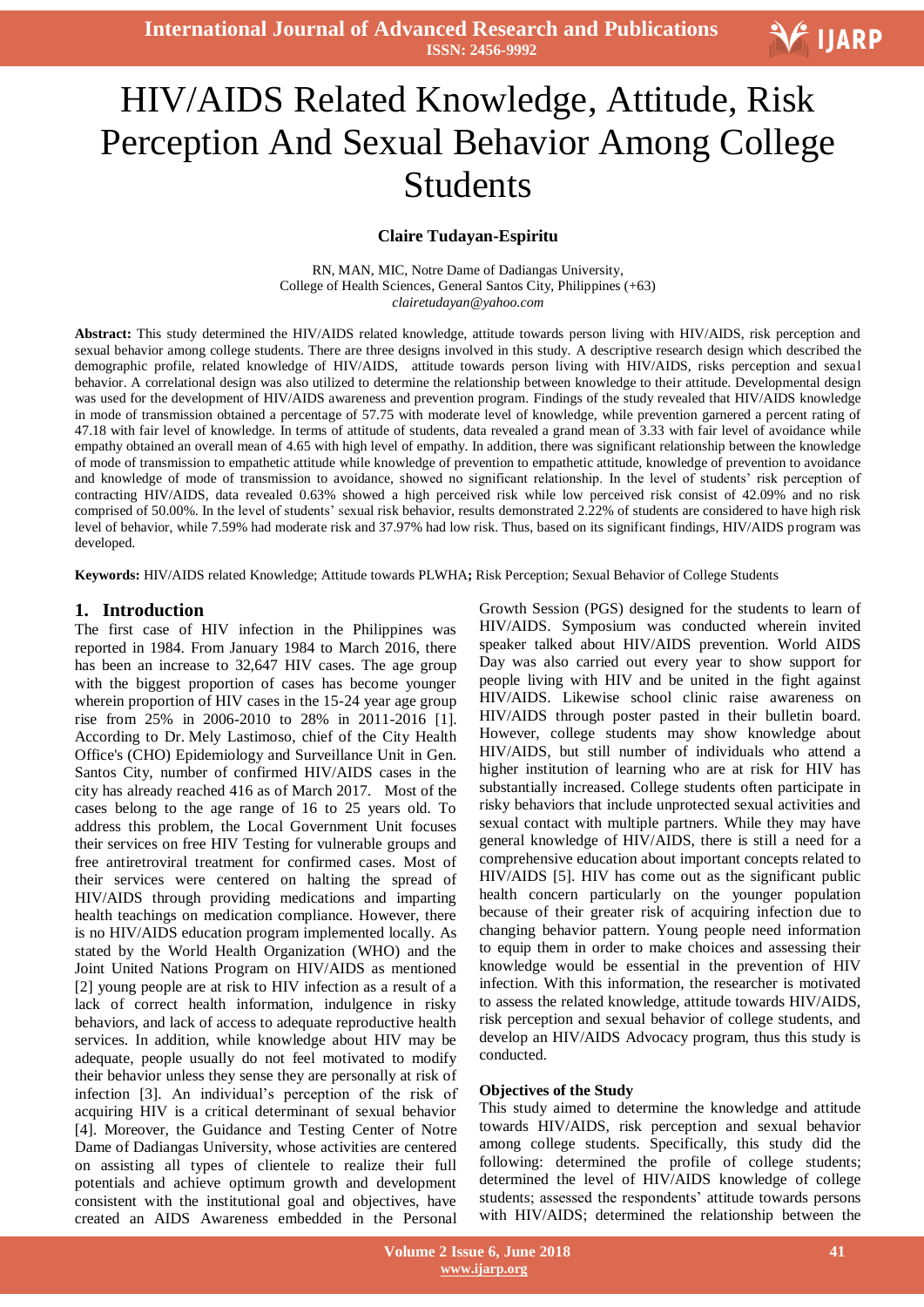

Ξ

students' knowledge and their attitude towards persons with HIV/AIDS; determined the student-respondents' sexual behavior and perceived risk; developed HIV/AIDS awareness and prevention program; and determined the extent of validity of HIV/AIDS awareness and prevention program.

## **2. Method**

## **2.1 Research Design**

There are three designs involved in this study: A descriptive research design which described the demographic profile of college students and their related knowledge of HIV/AIDS, their attitude towards person living with HIV/AIDS, risks perception and sexual behavior; A correlational design was utilized to assess the relationship between knowledge to their attitude. Developmental design was used for the development of HIV/AIDS awareness and prevention program which was based on the results of the study.

#### **2.2 Locale of the Study**

This study was conducted at Notre Dame of Dadiangas University (NDDU) General Santos City, Philippines. NDDU is a Catholic, Filipino Institution of Academic Excellence established by the Marist Brothers.

#### **2.3 Respondents of the Study**

The respondents were 316 students enrolled in summer classes of school year 2016-2017. This was determined through the total number of enrollees obtained from registrar's office. They were chosen as respondents because they belong to the age group of 18-25years old,in which in this stage, student showed more independence from their parents, give more importance on peer group, engaged in an intimate relationship and more risk-taking behaviors.

## **2.4 Research Instrument**

The instruments used in this study are the following: demographic questionnaire that include the age, sex, year level and course taken, HIV knowledge questionnaire (HIV-KQ-18), AIDS Attitude Scale (AAS), risk perception and sexual behavior questionnaire. The HIV knowledge questionnaire (HIV-KQ-18) formulated by Carey and Schroder (2002) was used to assess the knowledge of HIV transmission. It consists of an 18 item, self-administered questionnaire, with "true", "false", or "don't know" statements. High score would indicate high level of knowledge and on the contrary low score on theHIV-KQ-18 would imply a low general knowledge of HIV/AIDS [6].The second instrument measures the attitude of students towards a person living with HIV/AIDS (PLWHA). The AIDS Attitude Scale (AAS) [7] was a self-report measure of attitude toward persons with AIDS and was first formulated to determine the attitudes of health professionals towards HIV/AIDS. However, it was also proposed for use with different population. This is made up of 21 item scale which measures two subscales of empathy and avoidance regarding HIV/AIDS. The third instrument was self-administered questionnaire that measured the risk perception and sexual behavior formulated by [8]. This was developed after a review of literatures about perceived risk for contracting HIV among adolescents.

## **2.5 Sampling Technique**

In this study, convenient sampling was used. Students enrolled in summer classes and readily available during the data gathering process were utilized. In addition, to determine the sample size of the population, Slovin's formula was employed. The total sample was drawn from the 1504 college students enrolled for summer classes for school year 2016-2017. The final sample was 316 students.

## **2.6 Research Procedure**

In the conduct of the study, the researcher sought approval of the schools' board in a letter addressed to the President of Notre Dame of Dadiangas University. This was followed by getting permission from the deans where the data be collected. Permission was also taken from the teachers during the data collection. During data collection, consent was obtained from the respondents. Names were not written in the questionnaire for the purpose of anonymity. The respondents were informed that their participation was voluntary and that they were not required to sign or fill the form. It was also reiterated of the right of every participant to withdraw at any time while completing the questionnaires. They were assured that their responses will be treated confidentially. The researcher briefed the students on the general purpose and significance of the study. Likewise, instruction on how to fill the forms was given. The selfadministered questionnaire was distributed to the selected respondents and was collected after they had finished answering the questionnaire.

#### **2.7 Statistical Tool**

The statistical tools used in this study were frequency and percentage which is used to determine the demographic profile of the respondents. To assess their level of knowledge regarding HIV/AIDS, attitude towards person living with HIV/AIDS, risk perception and sexual behavior, frequency, percentage, and mean were utilized. To measure the significant relationship between knowledge to their attitude Chi-Square was used in this study. The [Chi-Square test of](http://www.statisticssolutions.com/data-analysis-plan-chi-square-test-of-independence/) [Independence](http://www.statisticssolutions.com/data-analysis-plan-chi-square-test-of-independence/) is used to determine if there is a significant relationship or association between two categorical variables from a single population. Its [degrees of freedom](http://stattrek.com/Help/Glossary.aspx?Target=Degrees%20of%20freedom) is  $df = (r -$ 1) (c - 1) where r is the number of levels for one categorical variable, and c is the number of levels for the other categorical variable.

## **3. Results**

## **3.1 Profile of College Students**

Table 1 presents the demographic profile of college students in terms of age at the time of survey, gender, year level and course taken. Data revealed that the age bracket of 18 -19 got the highest percentage of 86.08 while the lowest was the age bracket of 22 and above which obtained 1.58 %. In addition in terms of gender, results revealed that females comprised of 67.41% while males comprised only of 32.59 percent. The data in the year level showed that 64.87% of students were in their  $2<sup>nd</sup>$  year while 3.48% consist of  $4<sup>th</sup>$  year students and  $31.01\%$  in their  $3<sup>rd</sup>$  level. Furthermore, in terms of courses taken by the respondents, BSMT obtained the highest percentage of 25.00%, while the lowest comprised of BEED, BLIS and BSCE with a percentage of 0.32.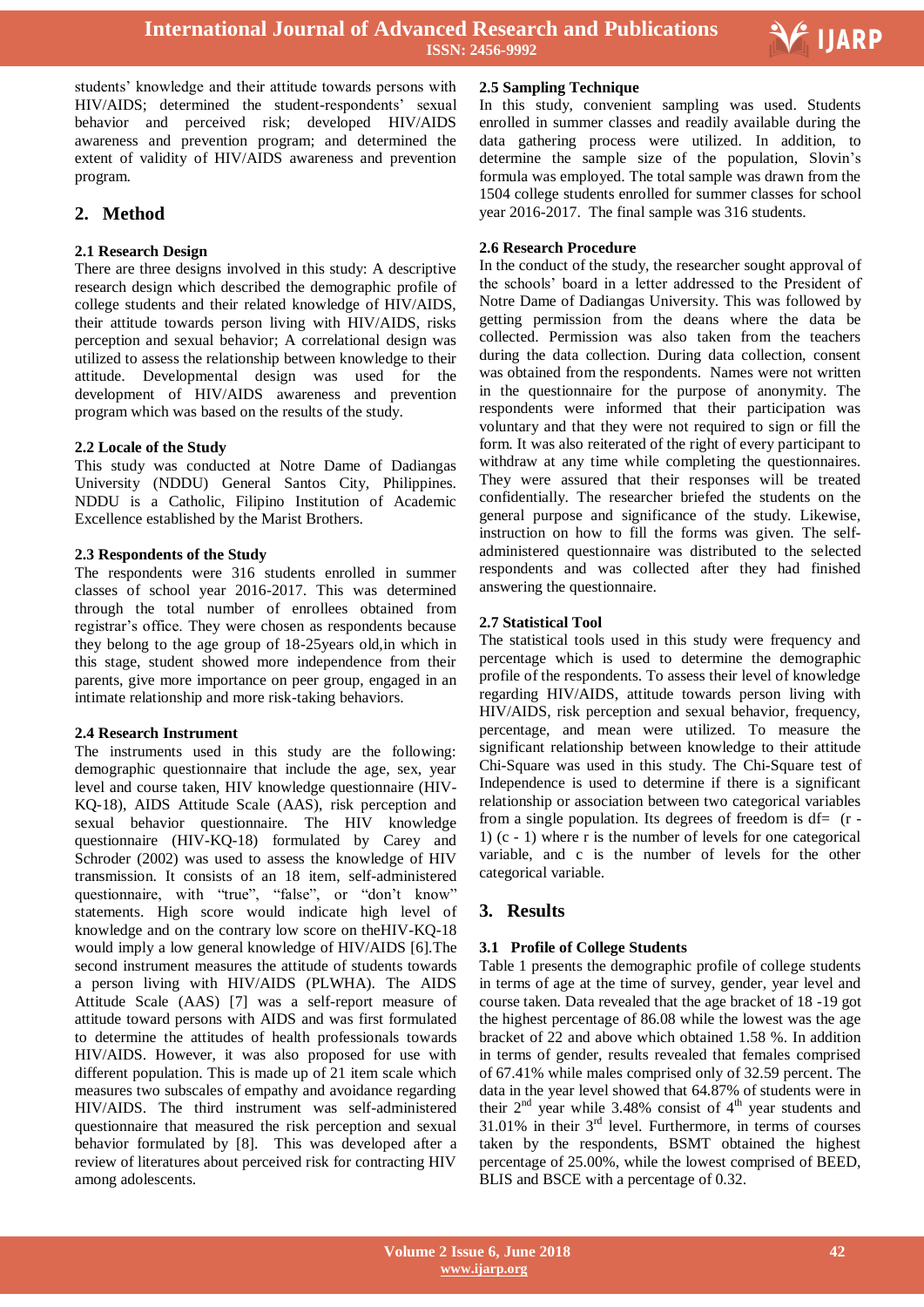

## *Table 1: Profile of College Students (n = 316)*

| Demographic Profile |                    | Number of Students | Percentage |
|---------------------|--------------------|--------------------|------------|
| Age:                | $18 - 19$          | 272                | 86.08      |
|                     | $20 - 21$          | 39                 | 12.34      |
|                     | 22 and above       | 5                  | 1.58       |
| Sex:                | Male               | 103                | 32.59      |
|                     | Female             | 213                | 67.41      |
|                     | Year Level: Second | 205                | 64.87      |
|                     | Third              | 98                 | 31.01      |
|                     | Fourth             | 11                 | 3.48       |
| Course:             | AB-ENGL            | $\overline{4}$     | 1.27       |
|                     | <b>AB-POLSCI</b>   | 12                 | 3.80       |
|                     | <b>BEED</b>        | $\mathbf{1}$       | 0.32       |
|                     | <b>BLIS</b>        | $\mathbf{1}$       | 0.32       |
|                     | <b>BSA</b>         | 43                 | 13.61      |
|                     | <b>BSARCH</b>      | 14                 | 4.43       |
|                     | <b>BSAT</b>        | 15                 | 4.75       |
|                     | <b>BSBA</b>        | 33                 | 10.44      |
|                     | <b>BSBIO</b>       | $\overline{2}$     | 0.63       |
|                     | <b>BSCE</b>        | $\mathbf{1}$       | 0.32       |
|                     | <b>BSCS</b>        | 7                  | 2.22       |
|                     | <b>BSE</b>         | 44                 | 13.92      |
|                     | <b>BSIE</b>        | 8                  | 2.53       |
|                     | <b>BSIT</b>        | 22                 | 6.96       |
|                     | <b>BSMT</b>        | 79                 | 25.00      |
|                     | <b>BSN</b>         | 30                 | 9.49       |
|                     |                    |                    |            |

#### **3.2 Students' Level of Knowledge**

Table 2 presents the summary of students' level of knowledge of HIV/AIDS concept. Data showed that mode of transmission obtained a percentage of 57.75 with an interpretation of moderate level, while prevention garnered a percent rating of 47.18 with a fair level interpretation.

*Table 2: Students' Level of Knowledge (n=316)*

| Indicators           | Percent Rating | Interpretation |
|----------------------|----------------|----------------|
| Mode of Transmission | 57.75          | Moderate       |
| Prevention           | 47.18          | Fair           |

#### **3.3 Students' Attitude towards Person with HIV/AIDS**

Presented in table 3 is the attitude of students in terms of avoidance and empathy towards person with HIV/AIDS. The overall mean obtained is 3.33 with fair level of avoidance. Data also showed an overall mean of 4.65 with an interpretation of high level of empathy. This indicates that students show more acceptable attitude or behavior towards person living with HIV/AIDS. Results also suggested that students acquired compassion and empathy towards those people infected with HIV and did not judge them in a negative way.

| <b>Table 3:</b> Students' Attitude towards Person with HIV/AIDS |
|-----------------------------------------------------------------|
| $(n=316)$                                                       |

| Indicators | Overall Mean | Interpretation |  |
|------------|--------------|----------------|--|
| Avoidance  | 3.33         | Fair           |  |
| Empathy    | 4.65         | High           |  |

## **3.4 Test of Significance of Relationship between the Level of Students' Knowledge and their Attitude towards Person with AIDS**

A chi-square test of independence was performed to examine the relationship between level of students' knowledge about HIV/AIDS and their attitude towards person with AIDS. Specifically, the relationship between knowledge about mode of transmission and empathetic attitude towards person with AIDS was significant,  $\chi^2(15, n = 316) = 31.663$ , p<0.05. Further analysis indicated significant relationship between knowledge on mode of transmission and empathetic attitude towards person with AIDS. Moreover, the relationship between knowledge about mode of transmission and avoidance attitude  $\chi^2(9, n = 316) = 6.448, p > 0.05,$ knowledge of prevention and empathetic attitude  $\chi^2(10, n =$ 316) = 12.326, p>0.05, knowledge of prevention and avoidance attitude $\chi^2(6, n = 316) = 3.015$ , p $>0.05$  towards person with AIDS were all not significant.

#### *Table 4: Test of Significance of Relationship*

| Knowledge                  | Empathy          |    |           |                 |
|----------------------------|------------------|----|-----------|-----------------|
|                            | $\chi^2$ - value | df | p - value | Interpretation  |
| Mode of<br>Transmission    | $31.663*$        | 15 | 0.007     | Significant     |
| Dravention                 | 12.326           | 10 | 0.264     | Not Significant |
|                            | Avoidance        |    |           |                 |
| Mode of                    | 6.448            | 9  | 0.694     | Not Significant |
| Transmission<br>Prevention | 3.015            | 6  | 0.807     | Not Significant |

*Legend: \* - significant, p> 0.05*

#### **3.5 Students' Risk Perception of Contracting HIV/AIDS**

The level of students' risk perception of contracting HIV/AIDS is shown in table 5. Data revealed that 0.63% showed a high perceived risk while low perceived risk consist of 42.09% and no risk comprised of 50.00%. Half of the students perceived themselves to have no risk of contracting the disease.

## *Table 5: Level of Students Risk Perception of Contracting HIV/AIDS (n =316)*

| Number of Students |                | Percentage | <b>Risk Perception Level</b> |
|--------------------|----------------|------------|------------------------------|
|                    | 0              | 0.00       | Very High Risk               |
|                    | $\overline{c}$ | 0.63       | High Risk                    |
|                    | 23             | 7.28       | Moderate Risk                |
|                    | 133            | 42.09      | Low Risk                     |
|                    | 158            | 50.00      | No Risk                      |
| TOTAL              | 316            | 100.00     |                              |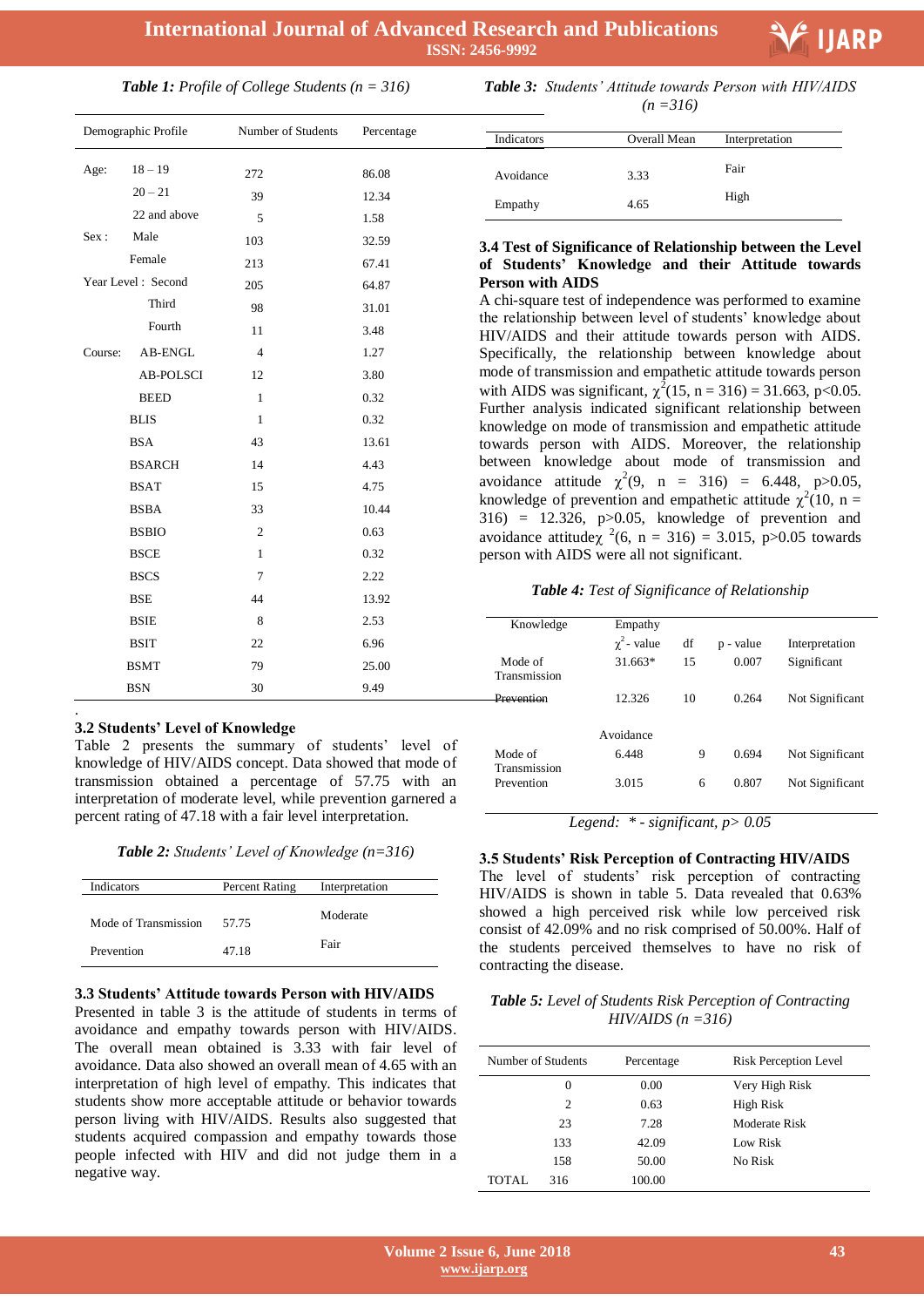

**3.6 Students' Sexual Behavior of Contracting HIV/AIDS** The level of students' risk sexual behavior of contracting HIV/AIDS is shown in table 6. It has been demonstrated that 2.22% of students were considered to have high risk level of behavior, while 7.59% had moderate risk and 37.97% had low risk.

## *Table 6: Students' Sexual Behavior of Contracting HIV/AIDS (n =316)*

| Number of<br><b>Students</b> |          | Percentage | Risk Sexual<br>Behaviour Level |
|------------------------------|----------|------------|--------------------------------|
|                              | $\Omega$ | 0.00       | Very High Risk                 |
|                              | 7        | 2.22       | High Risk                      |
|                              | 24       | 7.59       | Moderate Risk                  |
|                              | 120      | 37.97      | Low Risk                       |
|                              | 165      | 52.22      | No Risk                        |
| TOTAL.                       | 316      | 100.00     |                                |

## **3.7 Overall Mean Ratings of HIV/AIDS Prevention Program**

Table 7 presents the overall mean rating on the adequacy, appropriateness, comprehensiveness and usability. The highest mean rating of 4.46 is provided on the comprehensiveness while adequacy of the material garnered a mean of 4.42. On the other hand appropriateness of the program obtained a rate of 4.25, and its usability garnered a rate of 4.25 which was the lowest rate. The overall mean obtained by the HIV/AIDS awareness and prevention program of this study is 4.34, which implied that the proposed program has met the maximum requirement of what a program should be and the standards of validation had been interpreted as Agree.

*Table 7: Overall Mean Ratings of HIV/AIDS Prevention Program*

| Indicators           | Weighted<br>Mean | Extent of Agreement |
|----------------------|------------------|---------------------|
| 1. Adequacy          | 4.42             | Agree               |
| 2. Appropriateness   | 4.25             | Agree               |
| 3. Comprehensiveness | 4.46             | Agree               |
| 4. Usability         | 4.25             | Agree               |
| Overall Mean         | 4.34             | Agree               |

## **3.8 Development of HIV/AIDS Awareness and Prevention Program**

The development of the proposed program was based on the results of this study. For each topic, specific objectives were made. The instructional strategies or student activities were appropriately done to make sure that the facilitator can utilized it. Evaluation was also included to determine the students' learning progress.

## **4. Conclusion and Recommendation**

## **4.1 Conclusion**

Based on the findings of the study, the researcher has drawn the conclusions that the level of students' knowledge in terms of mode of transmission demonstrated adequate understanding of concepts while in terms of prevention,

 students demonstrated partial understanding with misconception of concepts related to HIV/AIDS. In addition, in terms of their attitude towards person living with HIV/AIDS, it signifies that majority of students showed less acceptable attitude which suggest that NDDU core values particularly presence and participation and preference for the least favored must be strengthen or reinforce however, there are a number of students who also showed high level empathy towards person with HIV/AIDS. Furthermore, perception of risk revealed that most students perceived a low risk of contracting HIV while risky sexual behavior includes early sexual debut which has been associated with HIV-related risk factors like multiple partners, unprotected sex and alcohol use in the context of sexual intercourse.

## **4.2 Recommendation**

- The study recommends that:
- There is a need to adapt HIV/AIDS awareness and prevention program to the existing programs in the university.
- There is a need to implement the HIV/AIDS awareness and prevention program to college students to strengthen different skills, develop positive attitude and good practice.
- There is a need to use the same research tool in the evaluation of the proposed program.
- There is a need to facilitate mainstreaming of HIV/AIDS awareness and prevention program into the curricula, research, and community service.
- Further researches should be conducted to evaluate the implementation of the HIV/AIDS awareness and prevention program.

## **References**

- [1] HIV/AIDS & ART Registry of the Philippines (HARP). 2016.
- [2] Chen PF."HIV/AIDS prevention among young people in East and South-East Asia in the context of reproductive and sexual health" Asia-Pacific Population Journal. 2008 Apr; 23(1):7-28.
- [3] Njogu W; Martin TC "The Persisting Gap between HIV/AIDS Knowledge and Risk prevention among Kenyan Youth". Genus. 2006 Apr-Jun; 62(2):135-168.
- [4] Anderson, K.;Beutel, A; Maughan-Brown,B "HIV/AIDS Risk Perceptions and First Sexual Intercourse Among Youth In Cape Town, South Africa" International Family Planning Perspective 2007 Sep;33(3):98-105.
- [5] Shepperson, J;Brown,CW "Assessing the Knowledge of HIV/AIDS among African American College Student" 2007.PDF
- [6] [Carey MP](https://www.ncbi.nlm.nih.gov/pubmed/?term=Carey%20MP%5BAuthor%5D&cauthor=true&cauthor_uid=12000234); [Schroder KE](https://www.ncbi.nlm.nih.gov/pubmed/?term=Schroder%20KE%5BAuthor%5D&cauthor=true&cauthor_uid=12000234) "Development and Psychometric Evaluation of the Brief HIV Knowledge Questionnaire" AIDS Education and Prevention. 2002 Apr;14(2):172-82.
- [7] [Froman RD;](https://www.ncbi.nlm.nih.gov/pubmed/?term=Froman%20RD%5BAuthor%5D&cauthor=true&cauthor_uid=1601457) [Owen SV;](https://www.ncbi.nlm.nih.gov/pubmed/?term=Owen%20SV%5BAuthor%5D&cauthor=true&cauthor_uid=1601457) [Daisy C.](https://www.ncbi.nlm.nih.gov/pubmed/?term=Daisy%20C%5BAuthor%5D&cauthor=true&cauthor_uid=1601457) "Development of a Measure of Attitudes towards Person with AIDS" Journal of Nursing Scholarship. 1992 Summer;24 (2):149-52.